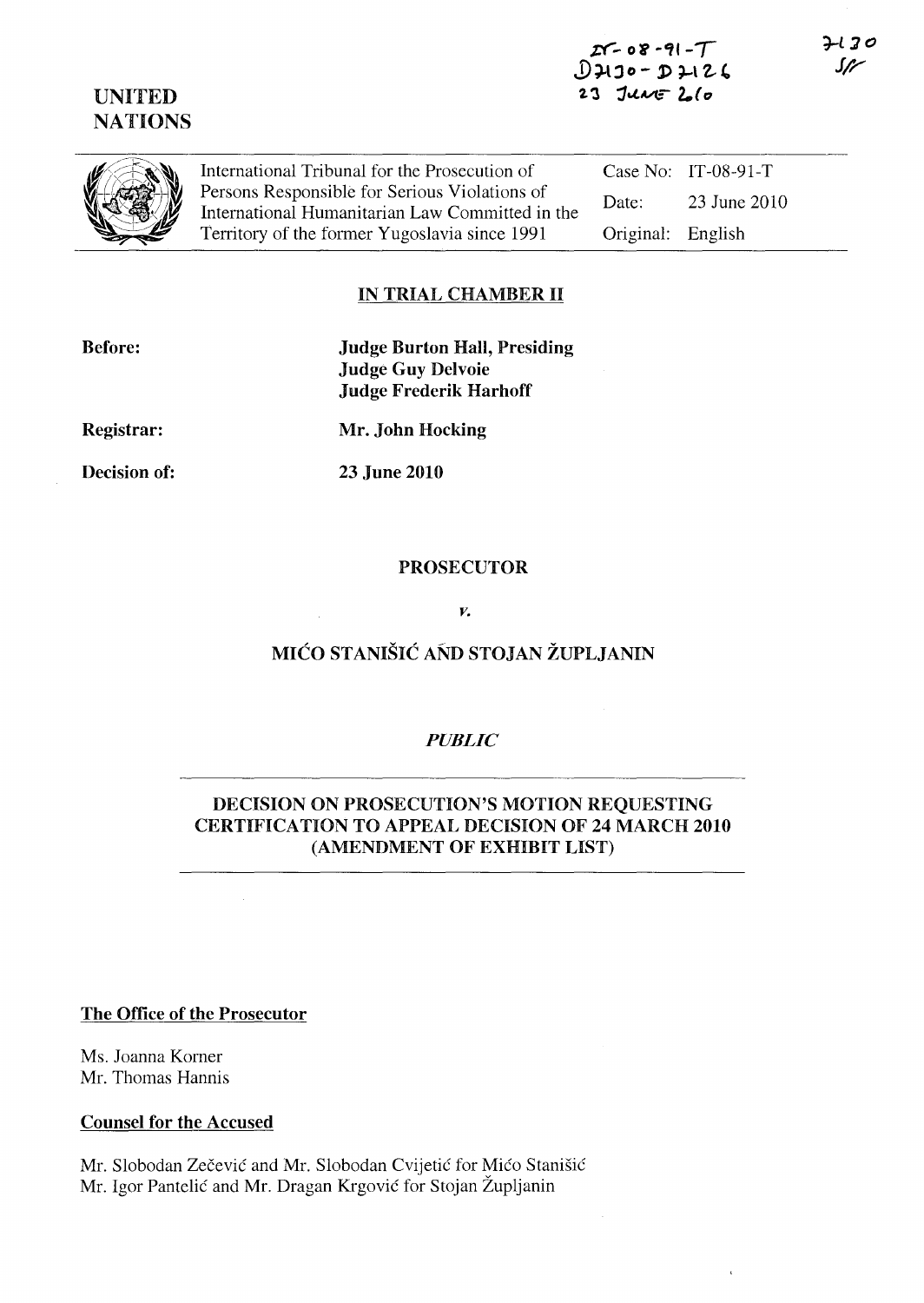TRIAL CHAMBER 11 ("Trial Chamber") of the International Tribunal for the Prosecution of Persons Responsible for Serious Violations of International Humanitarian Law Committed in the Territory of the former Yugoslavia since 1991 ("Tribunal") is seised of "Prosecution's request for certification of decision denying Prosecution's motion for leave to amend its Rule 65 *ter* exhibit list with regard to documents related to witnesses ST187 and ST126, with annexes A and B," filed on 31 March 2010 ("Motion").

#### I. BACKGROUND

1. In the Motion, the Prosecution requests certification to appeal the Trial Chamber's decision of 24 March 2010 ("Impugned Decision") insofar as it denied a Prosecution motion to add to its exhibit list two documents – Rule 65 *ter* nos. 3575 and 1609, pertaining respectively to witnesses ST187 and ST126.<sup>1</sup> Neither the Defence of Mico Stanišic nor the Defence of Stojan Župljanin has responded.

#### H. APPLICABLE LAW

2. In order to challenge a decision by way of interlocutory appeal, Rule 73(B) requires the Prosecution to show that the Impugned Decision meets both requirements of that Rule: $2$  that it involves, first, "an issue that would significantly affect the fair and expeditious conduct of the proceedings or the outcome of the trial" and second, that "an immediate resolution by the Appeals Chamber may materially advance the proceedings."

3. Decisions on certification are not concerned with whether or not an impugned decision was correctly reasoned.<sup>3</sup> Rule 73(B) permits certification only where the Trial Chamber finds both

<sup>&</sup>lt;sup>1</sup> Prosecutor v. Stanišić and Župljanin, Case No, IT-08-91-T, Prosecution's request for certification of decision denying Prosecution's motion for leave to amend its Rule 65 *ter* exhibit list with regard to documents related to witnesses ST187 and ST126, with annexes A and B, 31 Mar 2010 ("Motion").

<sup>2</sup>*Prosecutor v. Gotovina et al.,* Case No. IT-06-90-T, Decision on Gotovina Defence request for certification to appeal the Trial Chamber decision of 4 November 2009,20 Jan 2010, para. 2; *Prosecutor v. Halilovic,* Case No. IT-01-4S-PT, Decision on Prosecution request for certification for interlocutory appeal of "Decision on Prosecutor's motion seeking leave to amend the indictment", 12 Jan 2005 *("Halilovic* Decision"), p. 2; *Prosecutor v. Strugar,* Case No. IT-01-42-T, Decision on Defence motion for certification, 17 Jun 2004, para. 2; *Prosecutor* v. *Slohodan Milo§evic,* Case No. IT-02- 54-T, Decision on two Prosecution requests for certification of appeal against decisions of the Trial Chamber, 6 May . 2003, p. 3.

*<sup>3</sup> Prosecutor* v. *Tolimir,* Case No. IT-05-S2/2-PT, Decision on request for certification of decision on Prosecution motion for judicial notice of adjudicated facts, 23 Feb 20lO, p. 2; *Prosecutor v. Popovic' et a!.,* Case No. IT-05-SS-T, Decision on Defence motion for certification to appeal decision on Prosecution motion for judicial notice of adjudicated facts, 20 Oct 2006, p. 2; *Prosecutor v. Slobodan Milošević*, Case No. IT-02-54-T, Decision on Prosecution motion for certification of Trial Chamber decision on Prosecution motion for *voir dire* proceedings *("Milo§evic* Decision"), 20 Jun 2005, para. 4.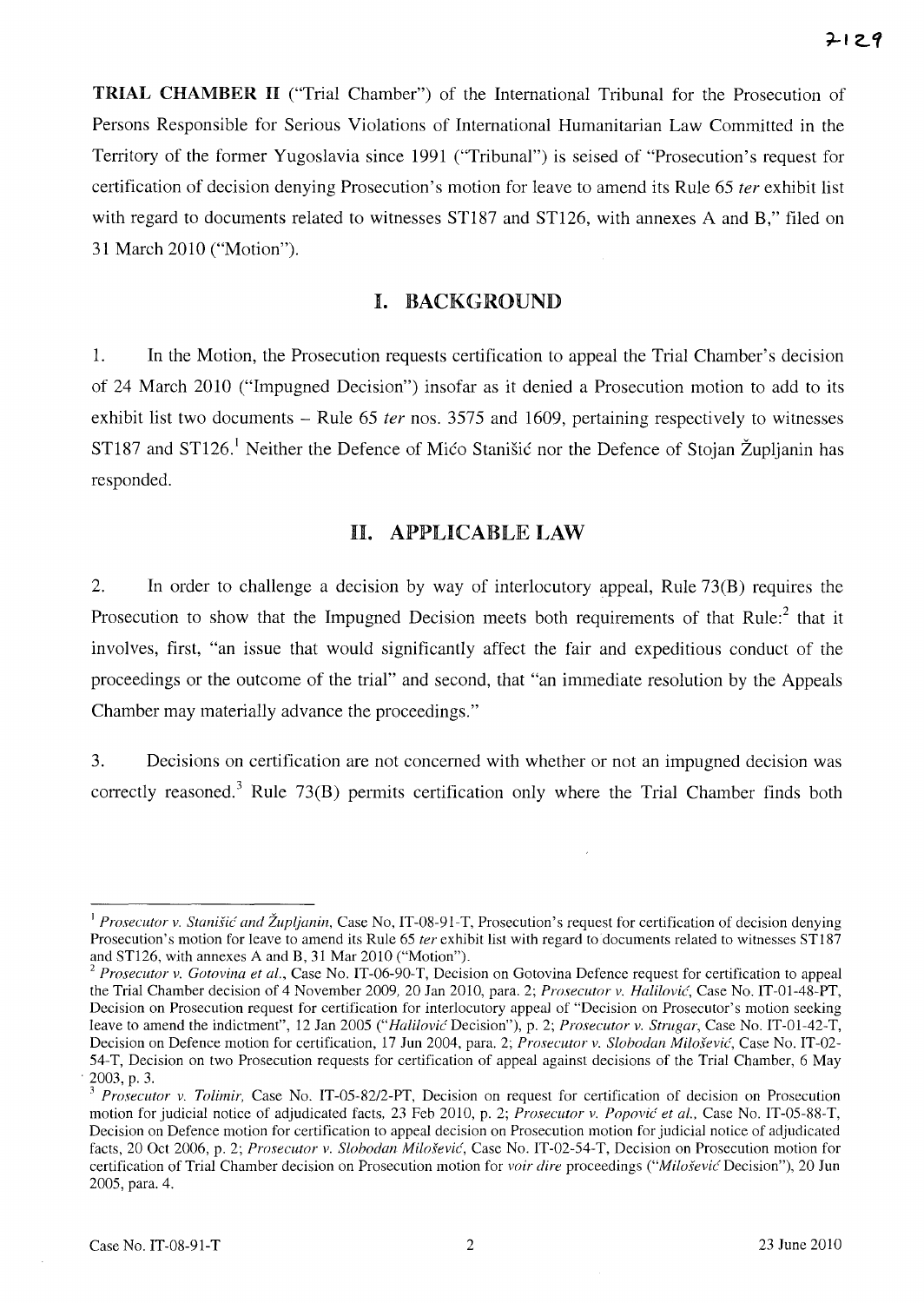requirements of the Rule are satisfied.<sup>4</sup> However, even where both requirements are satisfied, certification remains within the Trial Chamber's discretion. <sup>5</sup>

### **HI. SUBMISSIONS**

4. The Prosecution submits that the Trial Chamber erred in law and incorrectly applied the appropriate legal test by either failing to consider or by failing to "give proper weight to" the relevance of the documents and the lack of prejudice to the Accused.<sup>6</sup> It also states that the two documents are representative of categories of documents that it will seek to add to its Rule 65 *ter*  list in the future.<sup>7</sup> These categories are defined by the Prosecution as:

- a) recently discovered documents that are relevant and would not cause prejudice to the Defence, and
- b) documents that the Prosecution had previously removed from its Rule 65 *ter* list that are relevant and would not cause prejudice to the Defence.<sup>8</sup>

It therefore seeks a "definitive ruling" from the Appeals Chamber on the issue of whether documents within these categories should be added to its Rule 65 *ter* list where there is "little or no prejudice to the Defence" ("Main issue").<sup>9</sup> It is noted that the Prosecution also more broadly submits that it seeks a definitive Appeals Chamber ruling defining "the circumstances in which the Prosecution can add documents to its exhibit list" ("Broader issue").<sup>10</sup>

5. The Prosecution argues that a determination by the Appeals Chamber will significantly affect the fair and expeditious conduct of the trial since amendment of the exhibit list is a recurring matter which repeatedly expends court time.<sup>11</sup> It also submits that an immediate determination by the Appeals Chamber will materially advance the proceedings "by laying this issue to rest."<sup>12</sup>

*<sup>4</sup> Halilovic* Decision, p. 1.

<sup>S</sup>*Prosecutor v. Karadzic,* Case No. IT-95-5/1S-PT, Decision on Accused's application for certification to appeal decision on motions for extension of time: Rule 92*bis* and response schedule, 8 Jul 2009, para. 11; *Prosecutor v. Milutinović et al., Case No. IT-05-87-PT, Decision on Prosecution's request for certification of appeal of decision on* Vladimir Lazarevic and Sreten Lukic's preliminary motions on form of the indictment, 19 Aug 2005, p. 3; *Milo§evic*  Decision, para. 2.

<sup>&</sup>lt;sup>6</sup> Motion, para. 4, citing *Prosecutor v. Popović et al.*, Case No. IT-5-88-AR73.1, Decision on appeals against decision admitting material relevant to Borovčanin's questioning, 14 Dec 2007, para. 37 *("Popović* Test").

 $'$  Motion, para. 5.

<sup>8</sup>*Id,* paras 5-7.

*Y Id,* para. 5.

<sup>10</sup>*Id,* fn. 12.

<sup>11</sup>*Id,* para. S.

<sup>12</sup>*Ihid.*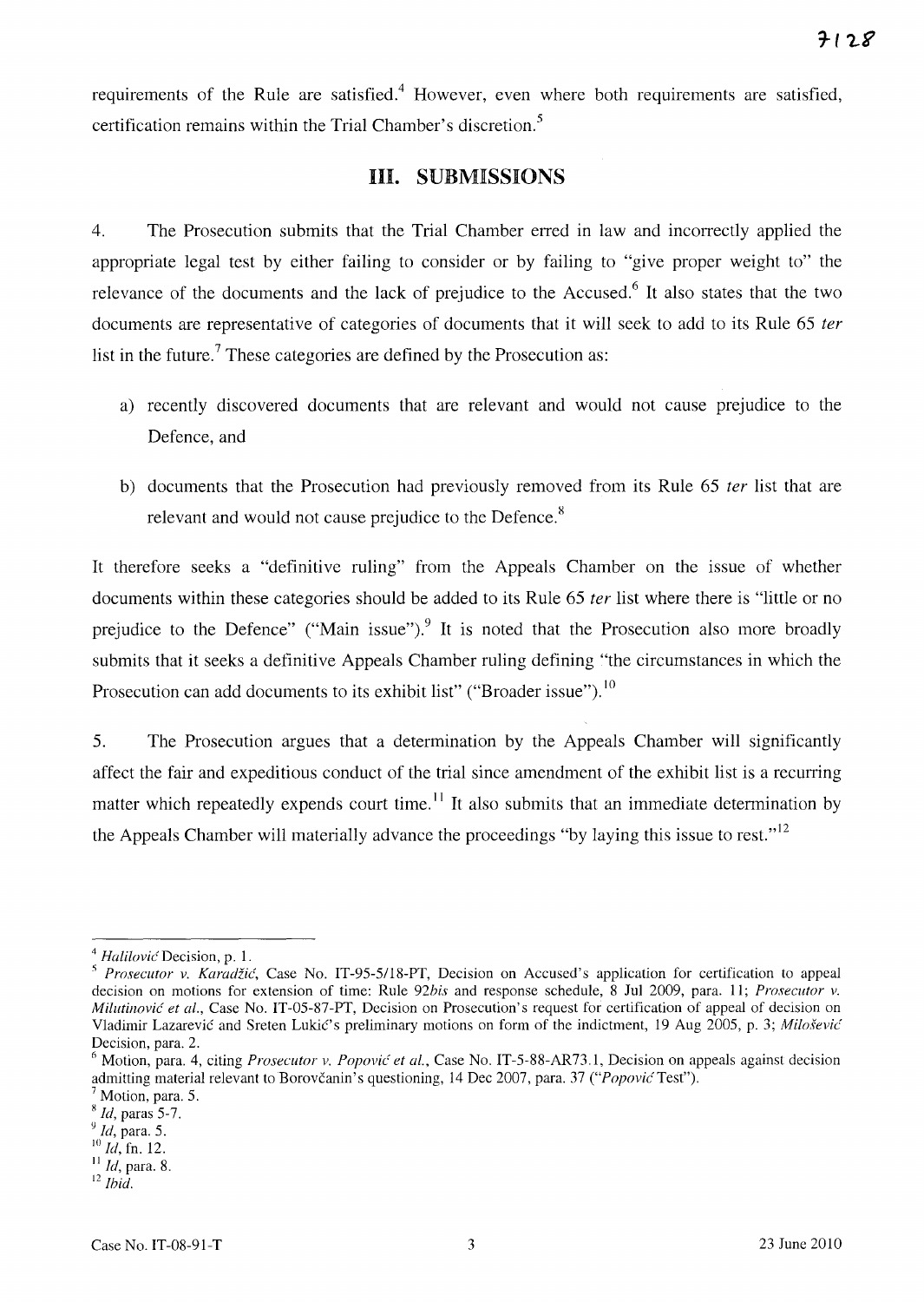#### **IV. DISCUSSION**

6. As a preliminary matter, the Trial Chamber holds that the Broader issue on which the Prosecution seeks a ruling of the Appeals Chamber is not specific enough to be considered an "issue" within the meaning of Rule 73(B).

7. **In** respect of the Main issue, the Trial Chamber considers that the Prosecution's submission  $-$  that it will continue to file motions to amend its exhibit list with resulting occupation of time  $$ does not support the request for certification. A party's future actions, being largely speculative, neither "significantly affect the fair and expeditious conduct of the proceedings" nor "the outcome of the trial." To accept this argument would make meeting the first prong contingent upon future actions of the relevant party.

8. The Prosecution also submits that "[a]n immediate resolution by the Appeals Chamber will materially advance the proceedings by laying this issue to rest.<sup> $,13$ </sup> This argument, however, is also speculative. The Trial Chamber assesses each motion to amend a Rule 65 *ter* list based on the parties' submissions. Given that the Trial Chamber cannot now assess possible future submissions of the parties, this argument does not persuade the Trial Chamber that the second prong is met.

9. For these reasons, the Trial Chamber is not persuaded that the Impugned Decision involves an issue that significantly affects the fair and expeditious conduct of the proceedings or the outcome of the trial and for which an immediate resolution by the Appeals Chamber would materially advance the proceedings. <sup>14</sup>

<sup>&</sup>lt;sup>13</sup> Motion, para. 8.

<sup>&</sup>lt;sup>14</sup> The Prosecution's request for certification rests on its assertion that the Trial Chamber incorrectly applied the *Popović* Test. While an application for certification for leave to appeal is not concerned with the merits of the underlying issue, a Trial Chamber may at any time reconsider its decision. Here, however, the Trial Chamber is satisfied that its decision of 24 March 2010 properly applied the *Popovic'* Test on the basis of the parties' submissions.